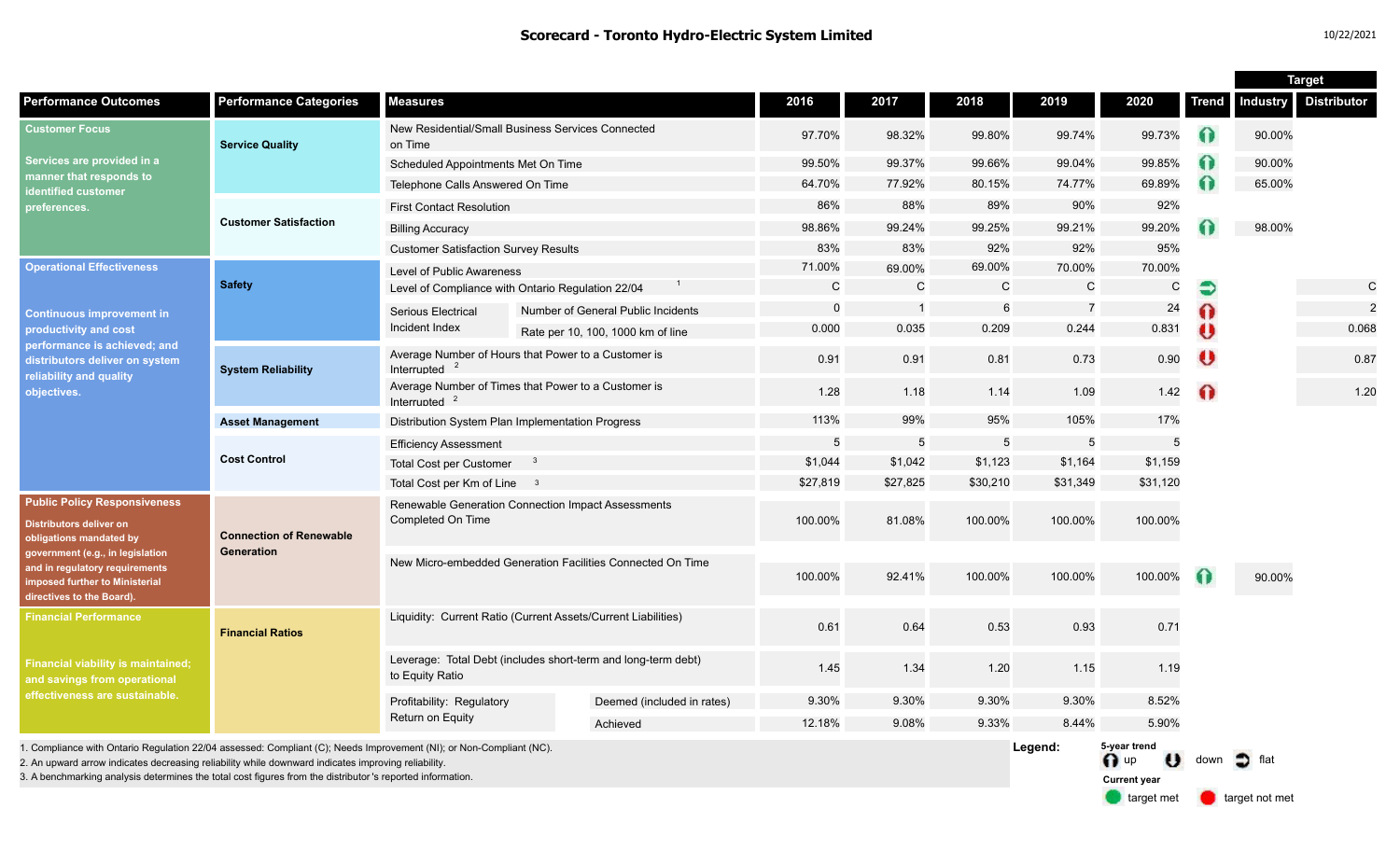# **2020 Scorecard Management Discussion and Analysis**

The link below provides an Ontario Energy Board ("OEB") document titled "Scorecard - Performance Measure Descriptions" that contains the technical definitions, plain language descriptions and an explanation of the measures included in the Distributor Scorecards ("Scorecard") and examined through the related management discussion and analysis ("Scorecard MD&A") which may inform the reader about how the measures and results for the year ended December 31, 2020 may be compared:

[http://www.ontarioenergyboard.ca/OEB/\\_Documents/scorecard/Scorecard\\_Performance\\_Measure\\_Descriptions.pdf](http://www.ontarioenergyboard.ca/OEB/_Documents/scorecard/Scorecard_Performance_Measure_Descriptions.pdf)

# **Scorecard MD&A – Overview**

Toronto Hydro-Electric System Limited's ("Toronto Hydro" or "utility") Scorecard reflects its emphasis on the four corporate pillars: provide value for money; reliable and sustainable system operations; a fully engaged, safe and healthy workforce; and financial strength. As a mature utility serving a dense urban environment, Toronto Hydro continues to address the many challenges in rebuilding its deteriorating system to meet the needs of its customers during rapid growth.

For the 2020 reporting year, Toronto Hydro's Electricity Distributor Scorecard shows that Toronto Hydro continued to demonstrate strong performance in the areas of customer service quality, connections of renewable generation, financial management, capital plan implementation, and conservation efforts. The utility's performance improved in a number of areas, such as first contact resolution and level of public awareness, and remained consistent in respect of timely connections for new services, billing accuracy, and financial performance. These results were achieved in the context of a number of challenging business conditions, the scope and nature of which are largely unique in the Ontario context.

Additionally, in the course of the utility's 2020‐2024 Custom Incentive Rate-setting Application (EB‐2018‐0165) (the "CIR Application"), the utility proposed to annually report certain performance measures specified in its Distribution System Plan ("DSP"). The CIR scorecard and related definitions are included in Appendix A.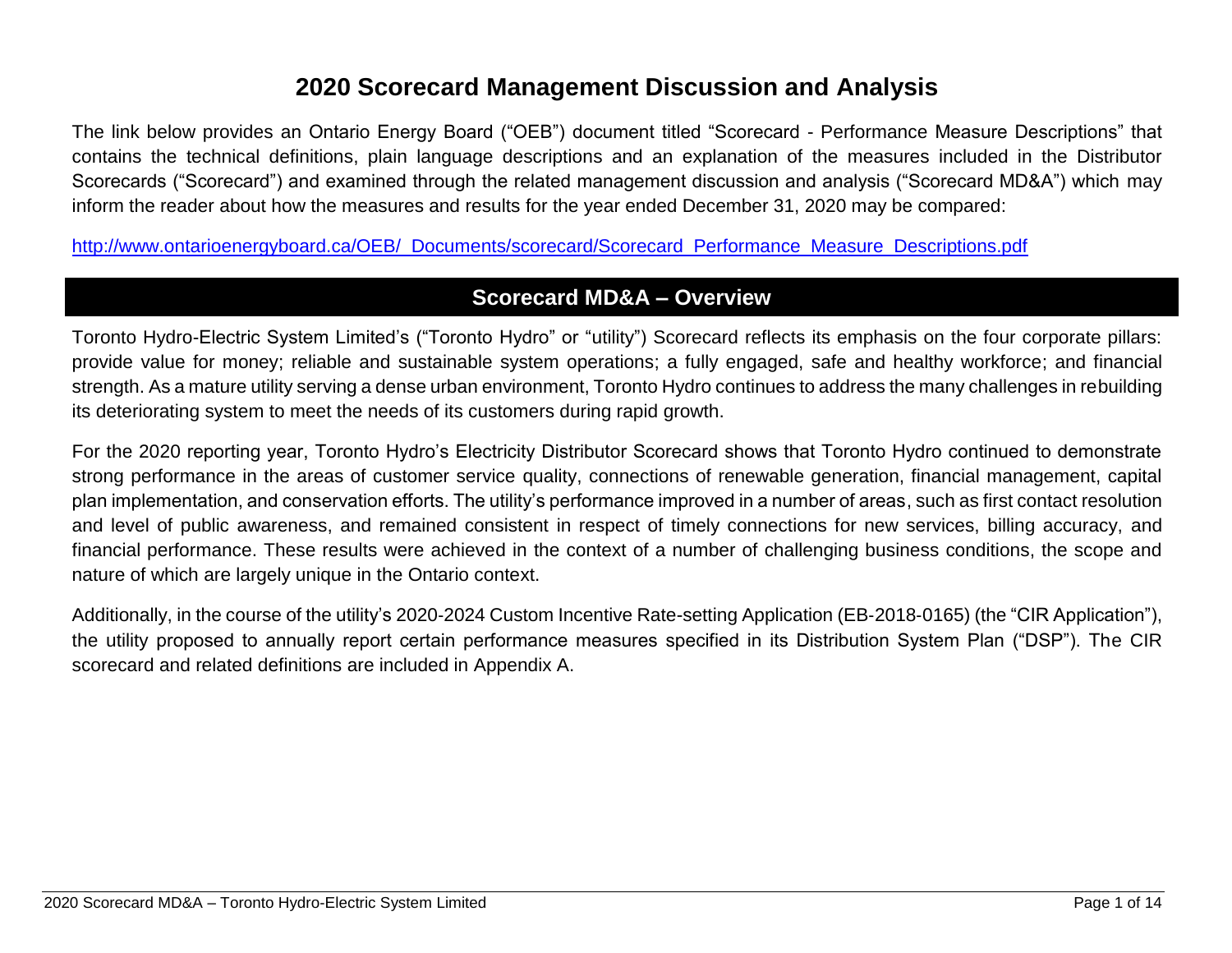Important Note: The information disclosed in Toronto Hydro's Scorecard and discussed in the Scorecard MD&A is prescribed by and determined in accordance with the OEB's: *Report of the Board - Performance Measurement for Electricity Distributors: A Scorecard Approach* ("Scorecard Report"), *Electricity Reporting & Record Keeping Requirements* ("RRR"), *Accounting Procedures Handbook for Electricity Distributors* ("APH"), *Electricity Distribution Rate Handbook* ("EDR") and other related guidance documents (collectively, "OEB Documents"). In particular, the Scorecard's performance measures and the underlying financial figures are determined exclusively by reference to the calculation methods set out in the OEB Documents. Notably, unlike the financial statements that Toronto Hydro Corporation ("Corporation") is required to prepare and disclose, the Scorecard's performance measures are not prepared in accordance with International Financial Reporting Standards ("IFRS"). As a result, the performance measures presented in the Scorecard and Scorecard MD&A may differ from similarly‐termed information disclosed in the Corporation's securities documents filed with the Ontario Securities Commission and available to the public. For an analysis of Toronto Hydro's financial performance as determined in accordance with IFRS, refer to the Corporation's audited consolidated financial statements for the year ended December 31, 2020 which may be read in conjunction with the *Management's Discussion and Analysis of Financial Condition and Results of Operations for the year ended December 31, 2020* ("Corporate MD&A") and the *Annual Information Form*, all of which are available on Toronto Hydro's website at [www.torontohydro.com](http://www.torontohydro.com/sites/corporate/InvestorRelations/FinancialReports/Pages/FinancialReports.aspx) and System for Electronic Document Analysis and Retrieval ("SEDAR") website at [www.sedar.com.](https://www.sedar.com/DisplayCompanyDocuments.do?lang=EN&issuerNo=00019159)

# **Note to Readers**

The information provided by the utility regarding future performance (or what can be construed as forward-looking information) may be subject to a number of risks, uncertainties and other factors that may cause actual events, conditions or results to differ materially from historical results or those contemplated by the utility regarding its future performance. Some of the factors that could cause such differences include legislative or regulatory developments, financial market conditions, general economic conditions and the weather. For these reasons, the information on future performance is intended to be management's best judgment on the reporting date of the Scorecard, and could be markedly different in the future. Toronto Hydro undertakes no obligation to update or revise any forwardlooking information, whether as a result of new information, future events or otherwise after the date hereof, except as required by law or by the OEB for the purposes of the Scorecard MD&A.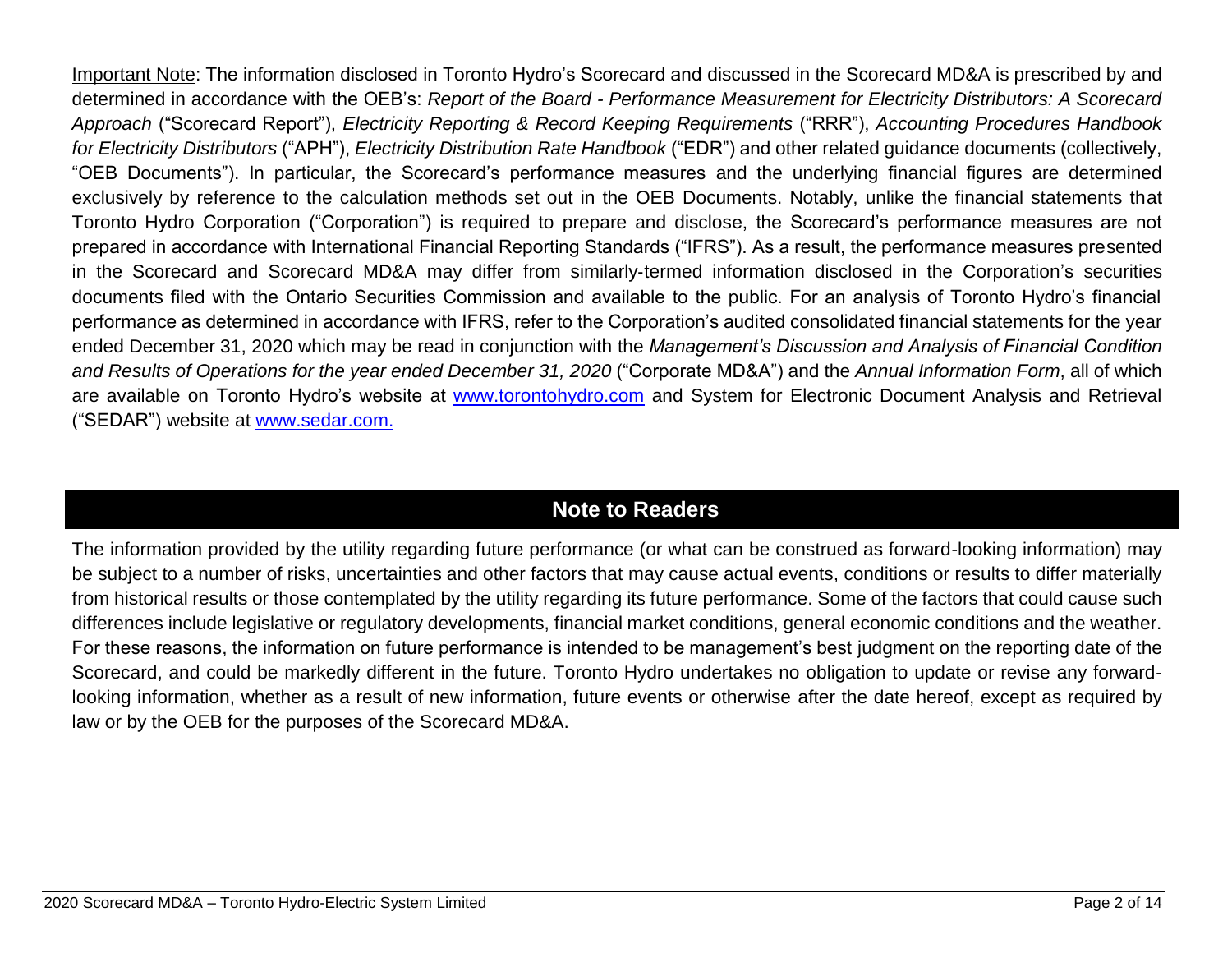## **Service Quality**

### • **New Residential/Small Business Services Connected on Time**

In 2020, Toronto Hydro connected over 99.73% of the new residential and small business services requested within the prescribed five business day standard once all conditions were met (or as otherwise agreed to by the customer and Toronto Hydro). This result is aligned with last year's performance and surpasses the industry target of 90% since 2011. Serving one of the fastest growing cities in North America, Toronto Hydro receives significant volumes of requests to connect new residential developments and businesses each year, and strives to connect all customers within the five-business day standard.

#### • **Scheduled Appointments Met on Time**

In 2020, Toronto Hydro scheduled approximately 16,400 appointments with its customers and successfully met 99.85% of these appointments as scheduled. This is consistent with past performance, surpassing the industry target of 90% since 2011. Providing excellence in customer service is at the core of Toronto Hydro's corporate philosophy, and the utility is consistently looking for new ways to foster meaningful two-way communication, expand the range of service offerings, improve service convenience, and integrate new technological advancements to drive service level improvements.

#### • **Telephone Calls Answered on Time**

In 2020, Toronto Hydro received more than 400,000 calls (over 1,500 calls per business day) from its customers. Toronto Hydro's Call Centre agents answered 70% of these calls within 30 seconds after customers were directed to speak to the utility's representatives, surpassing the industry target of 65%.

When contacting the utility, customers continued to demonstrate a trend towards increasing the use of email versus the telephone in 2020. Toronto Hydro has deployed a strategy of offering self-serve options to customers and focusing on continuous improvement efforts to help manage call and email volumes and ensure customers are well served.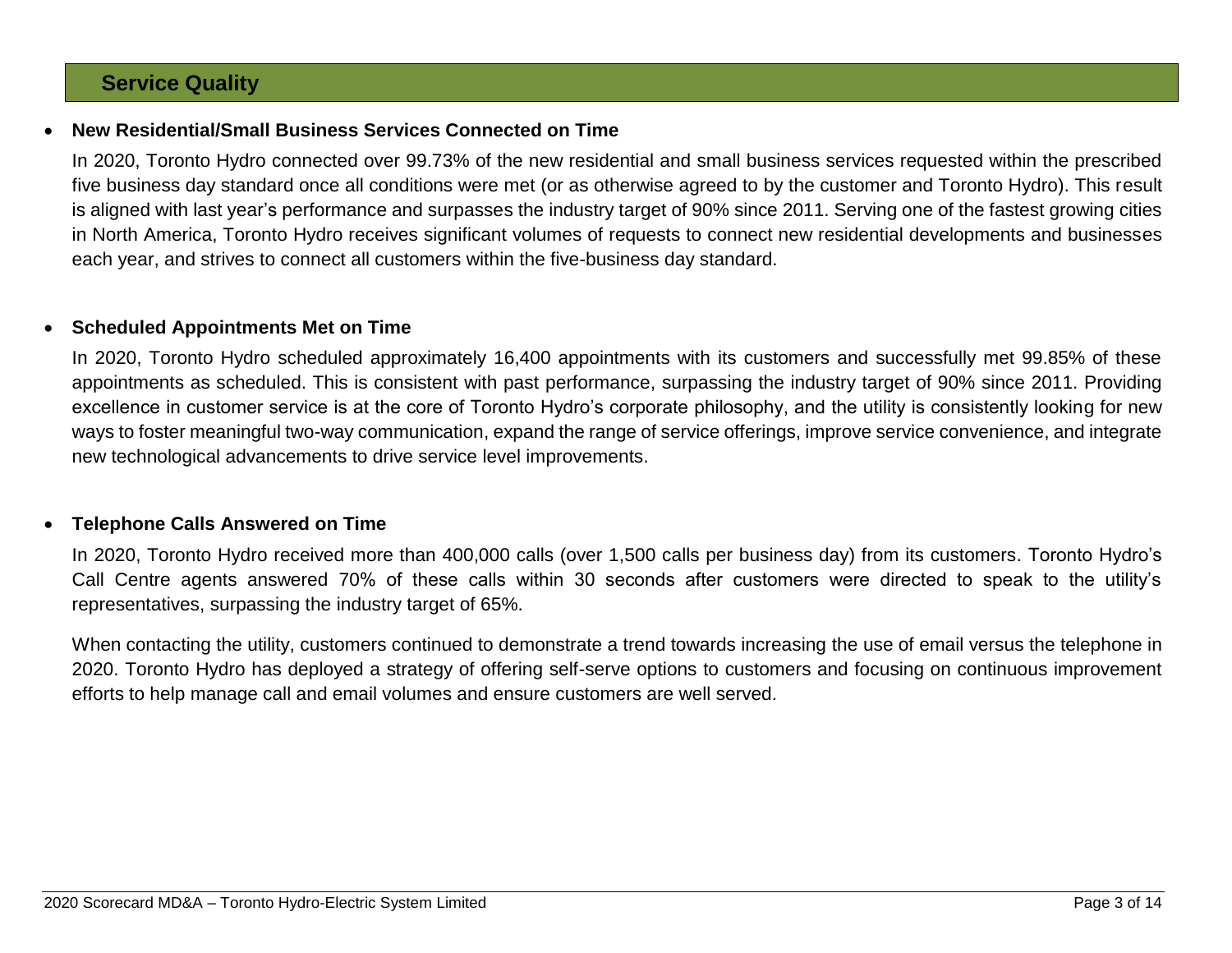### **Customer Satisfaction**

#### • **First Contact Resolution**

First Contact Resolution measures a utility's success in addressing customer inquiries the first time they contact the utility. This result represents the proportion of telephone and email customer inquiries regarding a residential or commercial account which were resolved within the first contact. If the customer did not call or email back regarding the same account inquiry within 21 days of the initial contact, the matter was deemed to be resolved within the first contact. A broad range of topics are eligible for measurement including billing, moves, payment, online tools and conservation programs.

In 2020, 92% of customer inquiries were resolved in the first instance of contacting the utility, which continues the steady improvement seen since 2013. This result is attributable to ongoing continuous improvement efforts to identify and mitigate process issues, improve staff training and optimize technology, all aimed at creating positive customer experiences.

#### • **Billing Accuracy**

Billing inaccuracies may be caused by a variety of reasons, including incomplete or inaccurate meter data and account information. In 2020, Toronto Hydro issued approximately 9.3 million bills, of which over 99% were accurate. The 2020 result surpassed the industry target of 98% and sustains the utility's steady improvement in billing performance since 2014. Success in this area was primarily achieved through continuous improvement efforts to monitor, maintain or further prevent billing errors through process enhancements, training, and meter technology investments that reduce the need for estimated bills.

#### • **Customer Satisfaction Survey Results**

Distributors are required to report customer satisfaction results at least once every two years. Toronto Hydro adopted a survey methodology by the Innovative Research Group to meet evolving OEB performance requirements.

Toronto Hydro's overall customer satisfaction score as of the end of 2020 is 95%, which represents an increase of 3 percentage points from Toronto Hydro's 2018/2019 customer satisfaction score. Toronto Hydro saw the largest increase in customer satisfaction measures among billing and payment options, as well as power quality and reliability.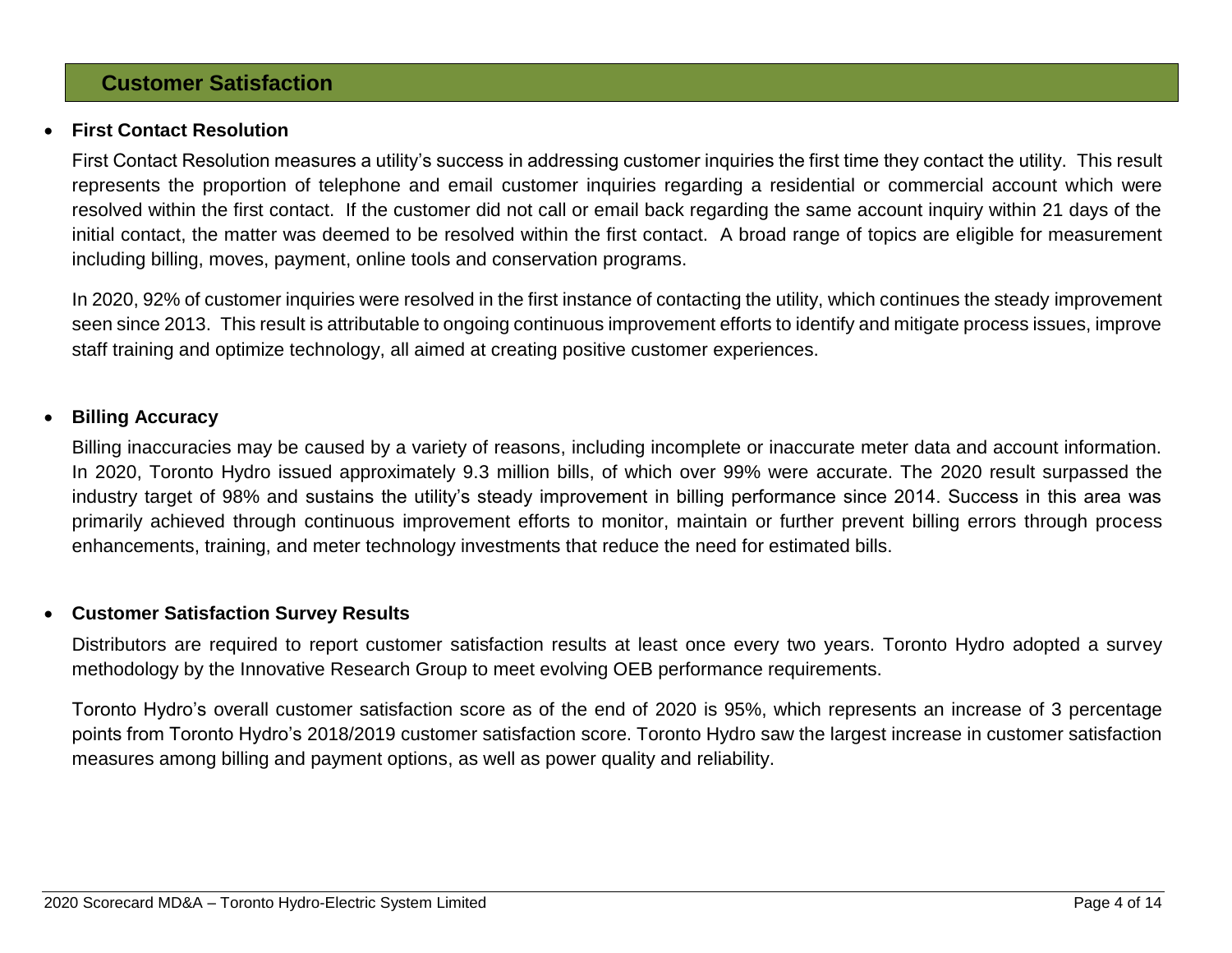**Safety**

• **Public Safety**

Toronto Hydro takes public safety very seriously and regularly carries out activities to maintain and promote public safety in the vicinity of its distribution equipment. These activities include conducting proactive contact voltage scans on street-level assets, taking prompt corrective action where potential safety issues are identified by staff and/or customers, and fostering a robust corporate safety culture.

#### o **Component A – Public Awareness of Electrical Safety**

Distributors are required to report the results of a standard safety awareness survey of the general public residing within their service territory at least once every two years. The survey, as designed by the Electrical Safety Authority ("ESA"), tests the respondents' electrical safety awareness across several topics, including power line clearance distances, emergency procedures related to vehicular collisions with utility equipment and safety precautions related to excavation work.

For 2020, the overall Public Safety Awareness Index across various categories for Toronto Hydro was 70%. The results remain stable from the previous survey being within the ±4% margin of error.

#### o **Component B – Compliance with Ontario Regulation 22/04**

In 2020 and for the eighth consecutive year, the ESA deemed Toronto Hydro to be compliant with the requirements of the Ontario Regulation 22/04, which establishes the requirements for electrical distribution safety related to the design, construction, and maintenance of electrical distribution assets owned by the utility. These results, which successfully met the utility's established target, were achieved through the successful completion of and/or responses to due diligence inspections, public safety concerns, compliance investigations, and annual compliance audits.

#### o **Component C – Serious Electrical Incident Index**

Serious electrical incidents are defined in Ontario Regulation 22/04. The OEB measures the number of general public incidents and the ratio of total eligible incidents per kilometer of line comprising a distributor's distribution system. In the case of Toronto Hydro, the utility's 2020 ratio was 0.831 incidents per 1,000 km of line, which amounts to a total of twenty-four incidents in the course of the year. Eleven incidents were due to external factors (e.g. motor vehicle collision, animal contacts) which are beyond the utility's control. Of the remaining thirteen incidents, eight of these incidents involved overhead lines down, four involved lid ejections as a result of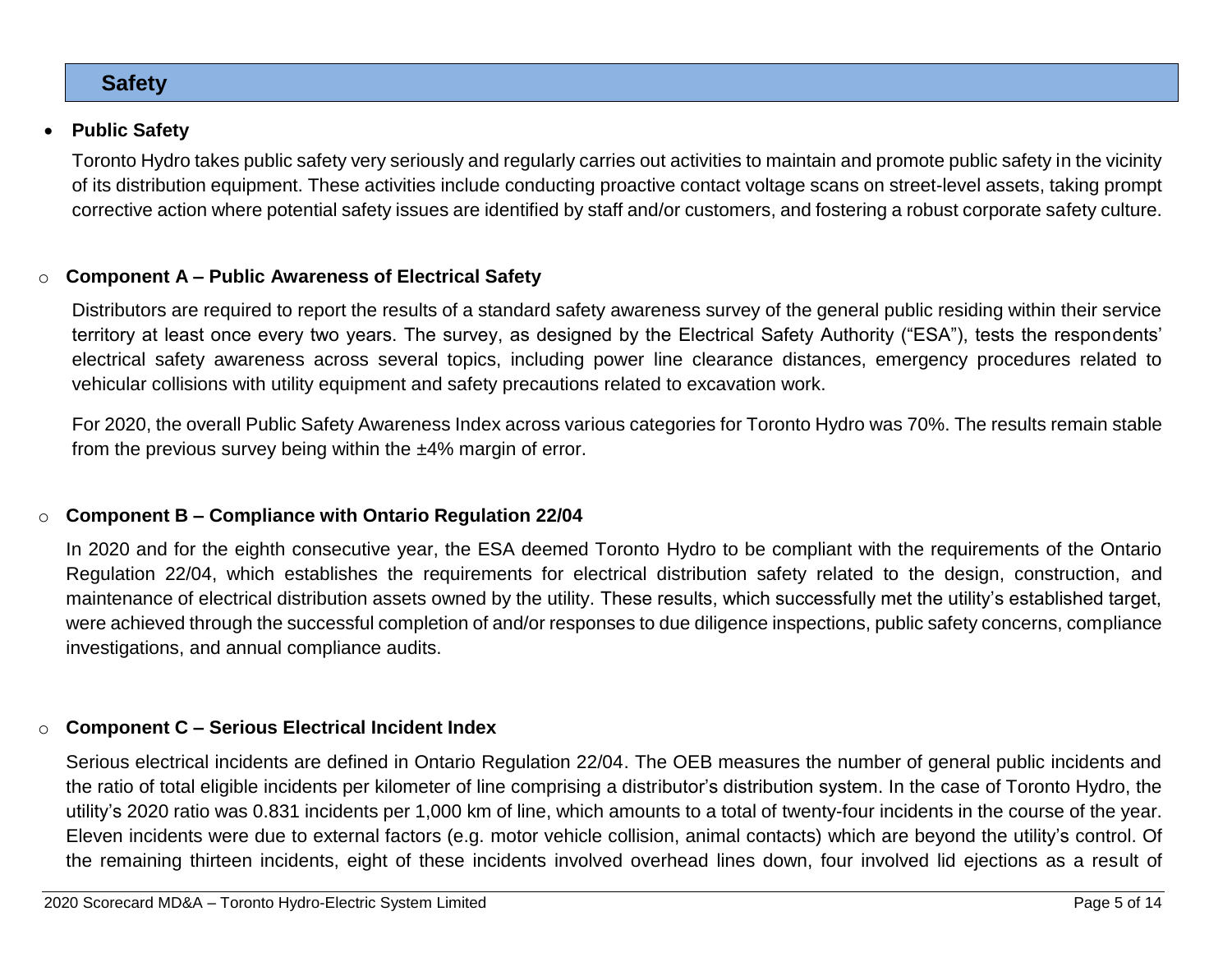underground cable failures and one involved catastrophic equipment failure. The increase in serious electrical incidents, when compared to previous years, is primarily attributable to Toronto Hydro adhering to guideline changes for reporting serious electrical incidents by the ESA. The change broadened the scope of qualifying events under this measure. Toronto Hydro continues to invest in capital and maintenance programs that aim to prevent incidents relating to equipment failures, for instance through the Overhead and Underground System Renewal Program, Insulator Washing Program, Overhead Infrared Scan Program/Overhead Line Patrol and Cable Chamber Inspection and Infrared Scan.

# **System Reliability**

### • **Average Number of Hours that Power to a Customer is Interrupted**

In 2020, the average customer experienced 0.90 hours without power. This result was higher than the OEB's distributor-specific performance standard of 0.87 hours. Toronto Hydro attributes this to an increase in cause code foreign interference impacts and unknown factors. Toronto Hydro is continuing to renew and modernize its aging grid to ensure that recent reliability improvements can be maintained over the longer-term and other risks posed by aging and deteriorating assets are appropriately managed.

### • **Average Number of Times that Power to a Customer is Interrupted**

In 2020, the average annual number of electricity supply interruptions that a customer experienced was 1.42. This result exceeded the OEB's distributor-specific performance standard of 1.20 outages. Toronto Hydro attributes this to an increase in cause code foreign interference impacts and unknown factors. Toronto Hydro is continuing to renew and modernize its aging grid to ensure that recent reliability improvements can be maintained over the longer-term and other risks posed by aging and deteriorating assets are appropriately managed.

## **Asset Management**

### • **Distribution System Plan ("DSP") Implementation Progress**

This Distributor Scorecard measure tracks the progress of Toronto Hydro's 2020-2024 Distribution System Plan. Expressed as a percentage to completion, this metric calculates the actual cumulative annual capital expenditure relative to the aggregate approved five-year amounts accepted by the OEB in the utility's last major rate application, the 2020-2024 CIR Application. According to this methodology, 17% of the Distribution System Plan was implemented in 2020, the first year of the plan.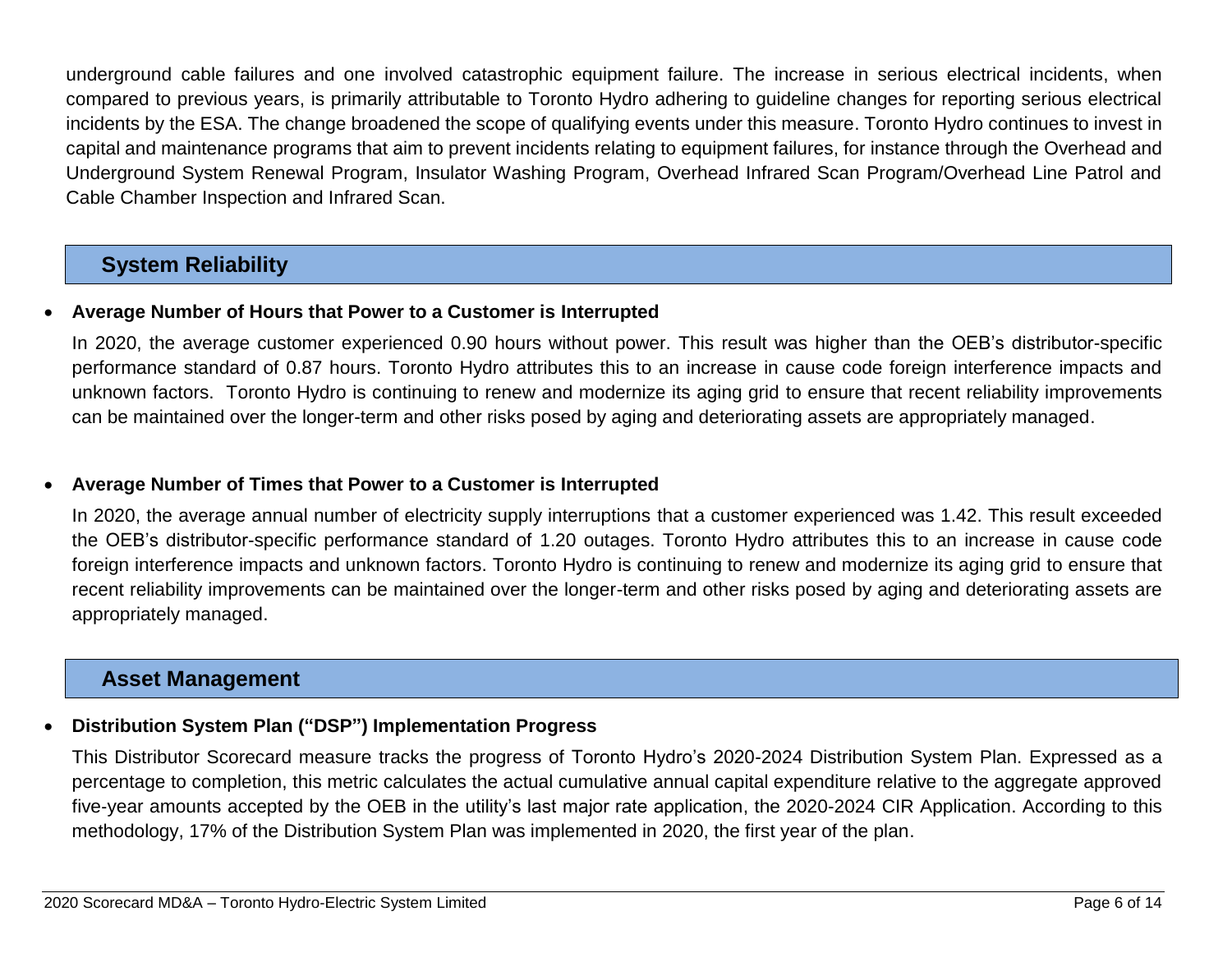## **Cost Control**

#### • **Efficiency Assessment**

The OEB assesses distributor efficiency using an econometric benchmarking model that compares each utility's actual total costs to total costs predicted by the model, which only includes Ontario-based utilities to determine the benchmark. While Toronto Hydro recognizes the importance of a sophisticated quantitative assessment of distributor efficiency, in the utility's view the methodology underlying the reported results does not optimally assess the efficiency performance of a utility of Toronto Hydro's size, operating conditions, and asset base. In 2020, the utility maintained its efficiency ranking according to the reported methodology.

### • **Total Cost per Customer**

This measure is defined as the sum of the utility's operations, maintenance and administration ("OM&A") and capital costs (including certain adjustments applied by the econometric benchmarking model) divided by the number of customers served by the utility. Toronto Hydro notes that the results of this measure do not account for an estimated 511,000 dwelling units occupying buildings that are metered by single "bulk" meters. Adding these residents to the calculation would significantly reduce Toronto Hydro's unitized total cost result. In 2020, Toronto Hydro's total cost per customer decreased by \$5 over the previous year.

### • **Total Cost per Km of Line**

This measure is defined as the sum of the utility's OM&A and capital costs (including certain adjustments applied by the econometric benchmarking model) divided by the number of kilometers of distribution line operated by the utility to serve its customers. In 2020, Toronto Hydro's total cost per kilometer of line decreased by \$229.

## **Connection of Renewable Generation**

### • **Renewable Generation Connection Impact Assessments Completed on Time**

A Connection Impact Assessment ("CIA") is a detailed technical study that a utility must undertake prior to connecting all new qualifying sources of supply to its electricity network. The study ensures that generators seeking connection can be safely accommodated on the system without causing an adverse impact on system reliability for existing customers.

Effective operational processes allowed Toronto Hydro to maintain the number of CIAs completed on time at 100% in 2020.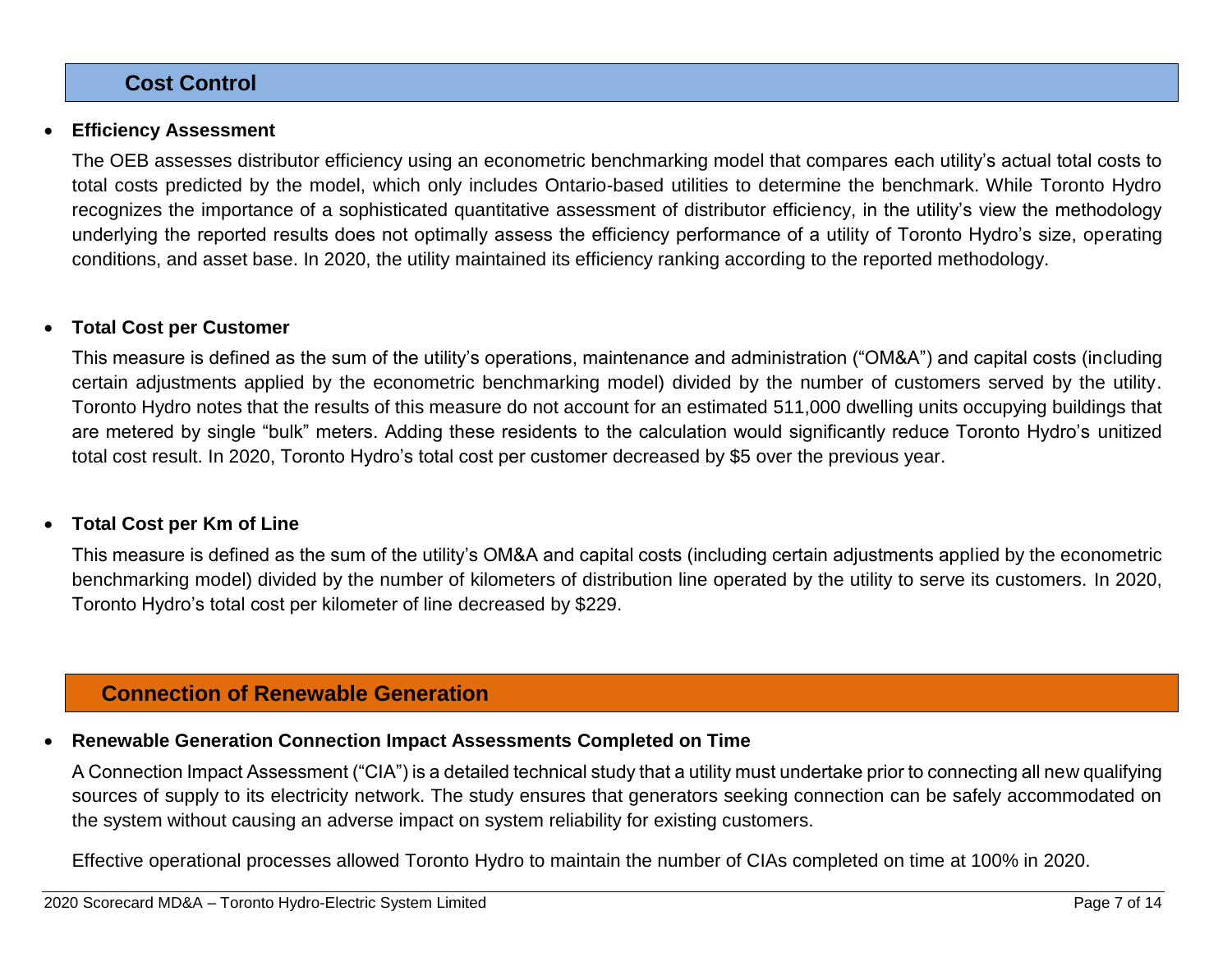### • **New Micro-embedded Generation Facilities Connected on Time**

In 2020, Toronto Hydro successfully connected all 27 new micro-embedded generation facilities within the five-business day standard or as otherwise agreed to by the customer and Toronto Hydro. The utility completed 100% of the connections on time, consistently surpassing the industry target of 90% for the eighth consecutive year.

# **Financial Ratios**

Toronto Hydro strives to maintain its financial health and viability for the benefit of its customers, shareholder and other stakeholders. Consistent with the OEB's Renewed Regulatory Framework for Electricity ("RRFE"), which places Financial Performance among the four key outcomes for regulated utilities, Financial Strength is among the four corporate pillars underlying Toronto Hydro's strategic vision.

### • **Liquidity: Current Ratio (Current Assets/Current Liabilities)**

Toronto Hydro notes that the OEB's "Liquidity Ratio" is calculated by dividing the sum of a distributor's "Current Assets" by the sum of the distributor's "Current Liabilities" (see the OEB's Scorecard Report). Toronto Hydro's "Current Assets" and "Current Liabilities" are determined in accordance with the requirements of the OEB's RRR and APH, and not by reference to IFRS. As a result, the "Liquidity Ratio" expressed in the Scorecard and this Scorecard MD&A may differ from similarly‐termed financial ratios or information presented in documents that the Corporation is required to file under securities laws and which are available on SEDAR [\(www.sedar.com\)](https://www.sedar.com/DisplayCompanyDocuments.do?lang=EN&issuerNo=00019159).

For analysis of the financial performance of the Corporation, including that of the utility, please refer to its Corporate MD&A available on Toronto Hydro's website [\(www.torontohydro.com\)](http://www.torontohydro.com/sites/corporate/InvestorRelations/FinancialReports/Pages/FinancialReports.aspx) and SEDAR [\(www.sedar.com\)](https://www.sedar.com/DisplayCompanyDocuments.do?lang=EN&issuerNo=00019159).

### • **Leverage: Total Debt (includes short-term and long-term debt) to Equity Ratio**

Toronto Hydro notes that the OEB's "Leverage Ratio" is calculated by dividing a distributor's "Total Debt" by the aggregate "Shareholders' Equity" in the distributor (see the OEB's Scorecard Report). Toronto Hydro's "Total Debt" and "Shareholders' Equity" are determined in accordance with the requirements of the OEB's RRR and APH, and not by reference to IFRS. As a result, the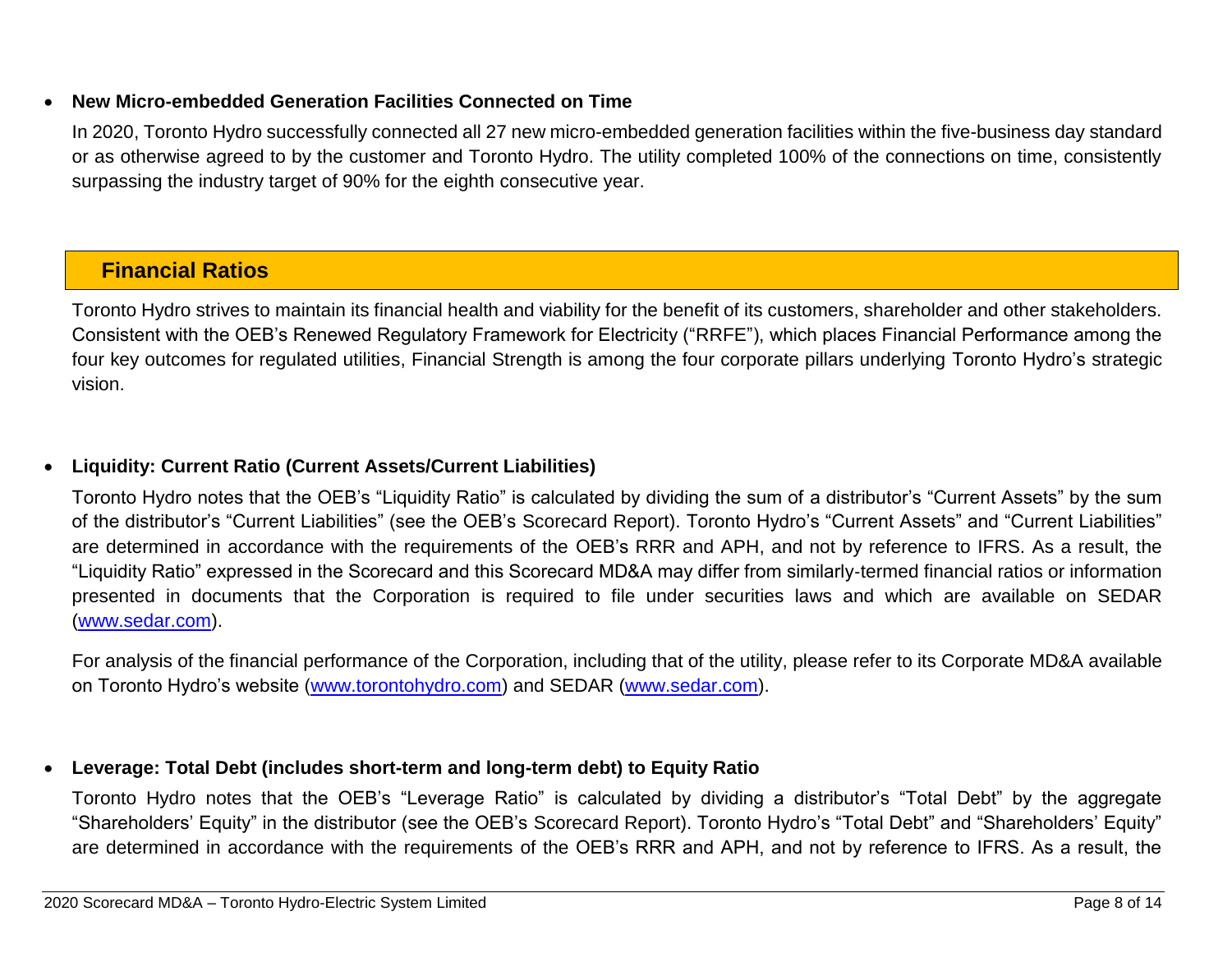"Leverage Ratio" expressed in the Scorecard and this Scorecard MD&A may differ from similarly‐termed financial ratios or information presented in documents that the Corporation is required to file under securities laws and which are available on SEDAR [\(www.sedar.com\)](https://www.sedar.com/DisplayCompanyDocuments.do?lang=EN&issuerNo=00019159).

For analysis of the financial performance of the Corporation, including that of the utility, please refer to its Corporate MD&A available on Toronto Hydro's website [\(www.torontohydro.com\)](http://www.torontohydro.com/sites/corporate/InvestorRelations/FinancialReports/Pages/FinancialReports.aspx) and SEDAR [\(www.sedar.com\)](https://www.sedar.com/DisplayCompanyDocuments.do?lang=EN&issuerNo=00019159).

### • **Profitability: Regulatory Return on Equity – Deemed (included in rates)**

Toronto Hydro notes that the OEB Documents prescribe the form and manner in which a distributor is required to report on its "Regulatory Return on Equity" ("Regulatory ROE") (see the OEB's Scorecard Report and RRR). The Regulatory ROE is calculated on the same basis that Toronto Hydro uses to establish its "base rates" for a year, which is prescribed by the EDR. The Regulatory ROE is not determined in accordance with IFRS. As such, the Scorecard's "Profitability" performance measures ("Deemed" and "Achieved" Regulatory ROE) may differ from similarly‐termed expressions of profitability and return on equity presented in documents that the Corporation is required to file under securities laws and which are available on SEDAR [\(www.sedar.com\)](https://www.sedar.com/DisplayCompanyDocuments.do?lang=EN&issuerNo=00019159).

For analysis of the financial performance of the Corporation, including that of the utility, please refer to its Corporate MD&A available on Toronto Hydro's website [\(www.torontohydro.com\)](http://www.torontohydro.com/sites/corporate/InvestorRelations/FinancialReports/Pages/FinancialReports.aspx) and SEDAR [\(www.sedar.com\)](https://www.sedar.com/DisplayCompanyDocuments.do?lang=EN&issuerNo=00019159).

### • **Profitability: Regulatory Return on Equity – Achieved**

Toronto Hydro notes that the OEB prescribe the form and manner in which a distributor is required to report on its Regulatory ROE (see the OEB's Scorecard Report and RRR). The Regulatory ROE is calculated on the same basis that Toronto Hydro uses to establish its "base rates" for a year, which is prescribed by the EDR. The Regulatory ROE is not determined in accordance with IFRS. As such, the Scorecard's "Profitability" performance measures ("Deemed" and "Achieved" Regulatory ROE) may differ from similarly‐ termed expressions of profitability and return on equity presented in documents that the Corporation is required to file under securities laws and which are available on SEDAR [\(www.sedar.com\)](https://www.sedar.com/DisplayCompanyDocuments.do?lang=EN&issuerNo=00019159).

For analysis of the financial performance of the Corporation, including that of the utility, please refer to its Corporate MD&A available on Toronto Hydro's website [\(www.torontohydro.com\)](http://www.torontohydro.com/sites/corporate/InvestorRelations/FinancialReports/Pages/FinancialReports.aspx) and SEDAR [\(www.sedar.com\)](https://www.sedar.com/DisplayCompanyDocuments.do?lang=EN&issuerNo=00019159).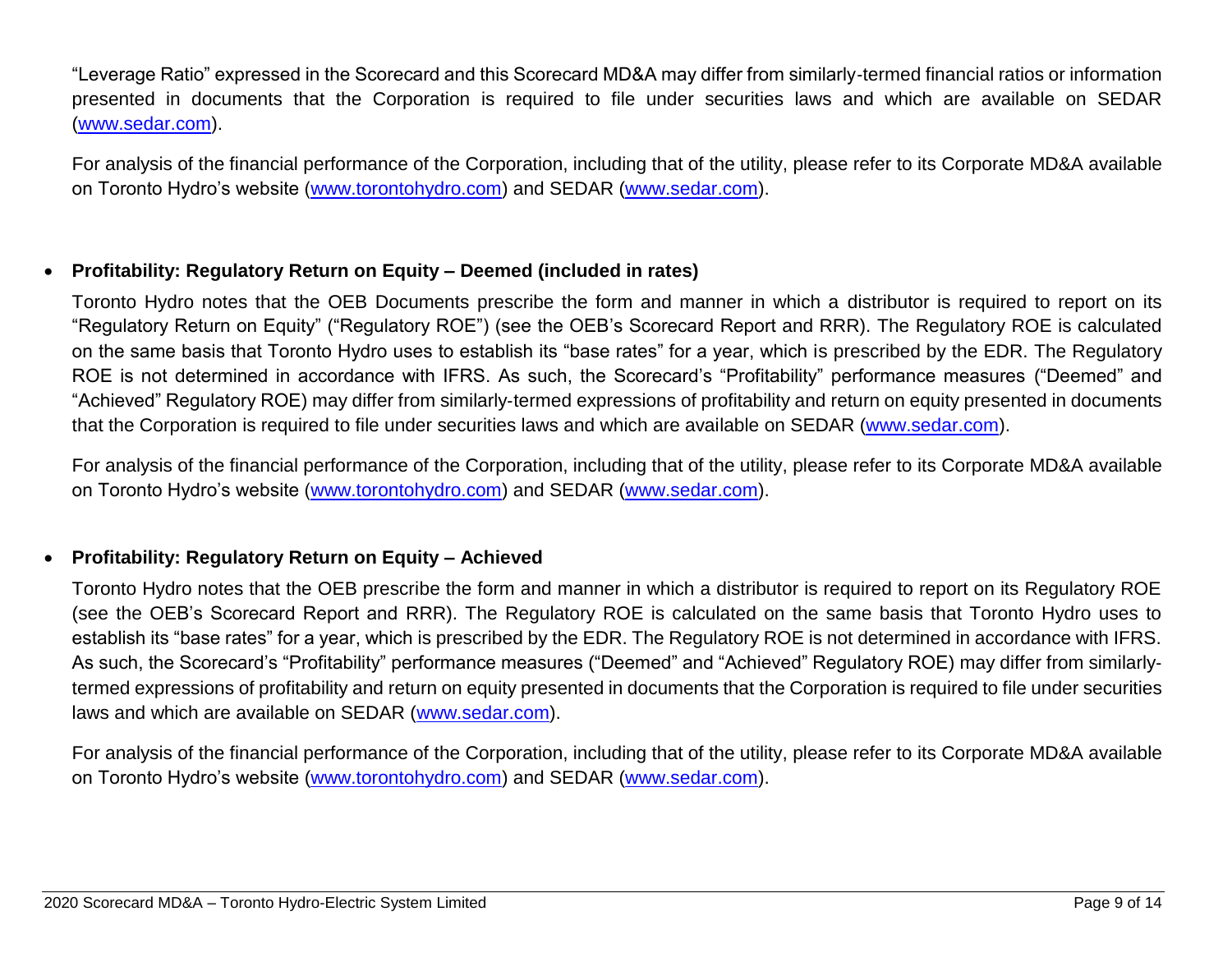| <b>Toronto Hydro Outcome</b> | <b>OEB Reporting Category</b> | <b>Toronto Hydro's Custom Measures</b>       | 2020 Results |  |
|------------------------------|-------------------------------|----------------------------------------------|--------------|--|
| <b>Customer Service</b>      | <b>Customer Satisfaction</b>  | <b>Customers on eBills</b>                   | 317,341      |  |
|                              |                               | <b>Total Recorded Injury Frequency</b>       | 0.58         |  |
| <b>Safety</b>                | <b>Safety</b>                 | <b>Network Units Modernization</b>           | 61%          |  |
|                              |                               | SAIDI - Defective Equipment                  | 0.36 hours   |  |
|                              |                               | SAIFI - Defective Equipment                  | 0.40         |  |
|                              | <b>System Reliability</b>     | FESI-7 System                                | 9 feeders    |  |
|                              |                               | <b>FESI-6 Large Customers</b>                | 10 feeders   |  |
| <b>Reliability</b>           |                               | <b>MAIFI</b>                                 | 3.18         |  |
|                              |                               | <b>System Capacity</b>                       | 11 stations  |  |
|                              |                               | System Health (Asset Condition) - Wood Poles | 11%          |  |
|                              | <b>Asset Management</b>       | Direct Buried Cable Replacement              | 729 km       |  |
|                              |                               | In-Service Additions (Cumulative)            | 17%          |  |
|                              |                               | Average Wood Pole Replacement Cost           | \$7,779      |  |
| <b>Financial</b>             | <b>Cost Control</b>           | Vegetation Management Cost per Km            | \$2,158      |  |
|                              |                               | <b>Oil Spills Containing PCBs</b>            | 1 spill      |  |
| <b>Environment</b>           | <b>Environment</b>            | <b>Waste Diversion Rate</b>                  | 90.3%        |  |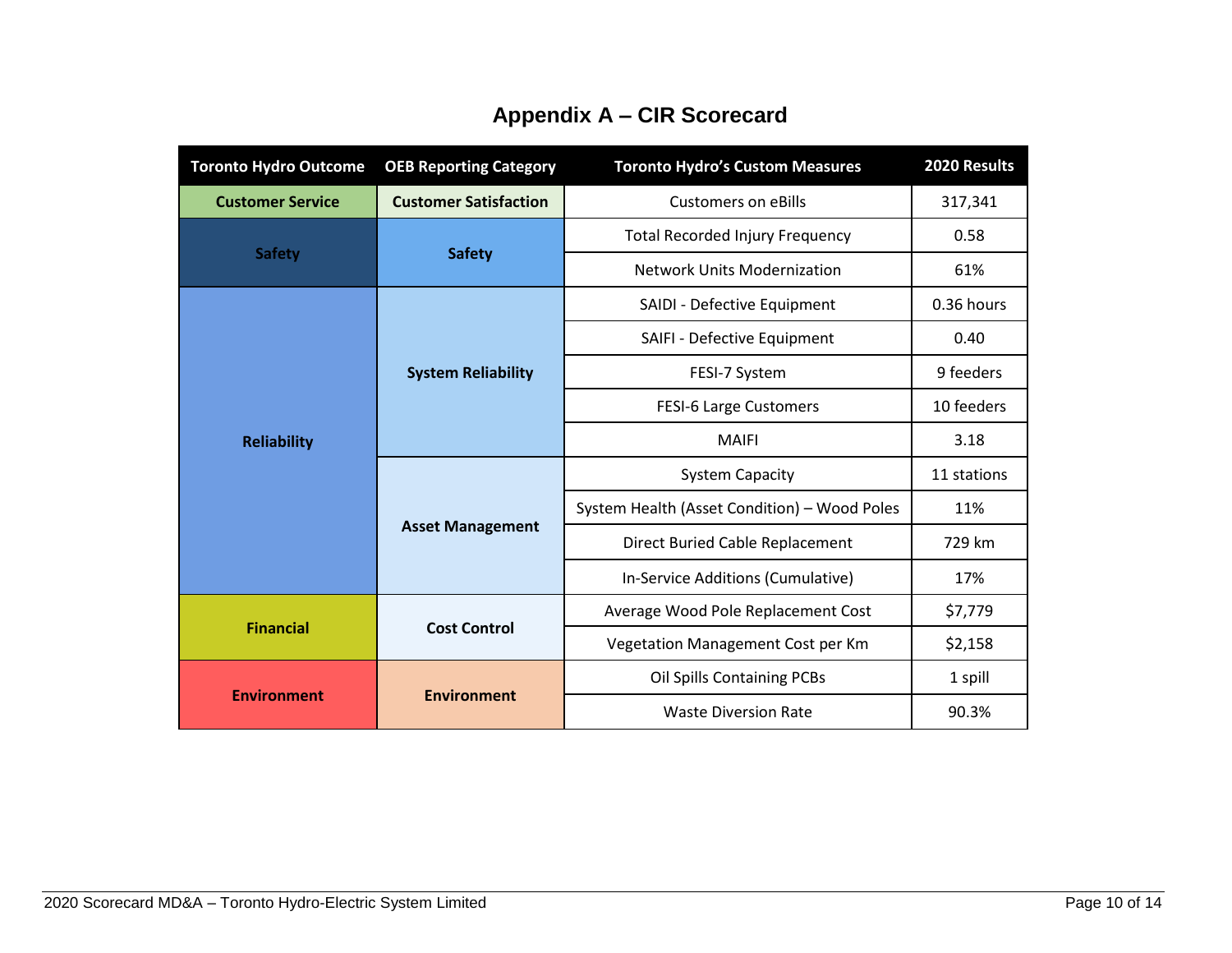### **Customer Satisfaction Measure**

### • **Number of Customers Receiving Electronic Bills ("eBills")**

The Customers on eBills measure tracks the number of customers who opt-in to receive an electronic bill, as opposed to a paper bill. This is aligned with Toronto Hydro's efforts to increase the ease and accessibility of customer billing and accounting information. Increased eBilling adoption also results in cost-savings and has a positive environmental impact by reducing paper usage for billing.

### **Safety Measures**

### • **Total Recorded Injury Frequency ("TRIF")**

The TRIF measure tracks the ratio of recordable injuries to hours worked. A recordable injury is defined as any occupational injury or illness that results in an employee experiencing a fatality, lost-time injury, or any other type of injury or illness associated with a restricted work day. TRIF performance reflects the utility's commitment to health and safety.

#### • **Network Units Modernization**

The Network Units Modernization measure tracks Toronto Hydro's progress on the installation of network units that have resilient submersible protectors. These network units are essential as they are designed to provide safe and uninterrupted service to customers in Toronto's busy urban core. As a subset of existing units are not water tight, they may be susceptible to flooding, leading to failure. Installation of new submersible units mitigates public safety and catastrophic equipment failure risks.

### **System Reliability**

### • **System Average Interruption Duration Index ("SAIDI") – Defective Equipment**

SAIDI, a common industry measure of the average duration of distribution system outages, reflects how quickly power is restored following power outages (for all customers during the reporting period). SAIDI – Defective Equipment focuses on the average duration of customer interruptions attributable to defective equipment, which may result from causes such as equipment failures due to deterioration from age or environmental conditions and indicates the health of the system. SAIDI – Defective Equipment performance reflects Toronto Hydro's efforts to renew the grid.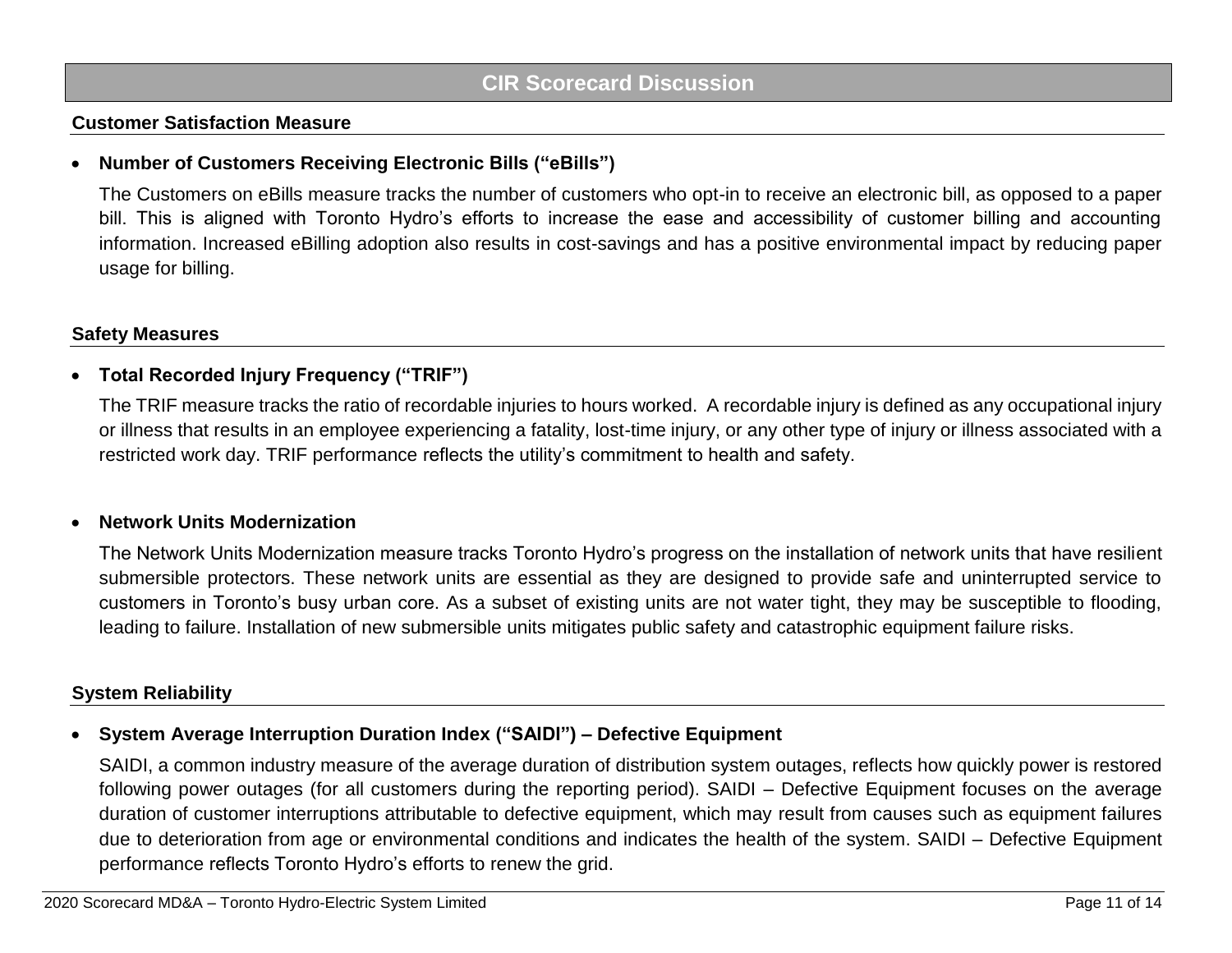### • **System Average Interruption Frequency Index ("SAIFI") – Defective Equipment**

SAIFI, a common industry measure of the number of times supply to customers is interrupted, reflects how reliable the distribution system is (for all customers during the reporting period). SAIFI – Defective Equipment reports on the number of sustained customer interruptions attributable to defective equipment, which may result from causes such as equipment failures due to deterioration from age or environmental conditions and indicates the health of the system. SAIFI – Defective Equipment performance reflects Toronto Hydro's efforts to renew the grid.

### • **Feeders Experiencing Seven or More Sustained Interruptions ("FESI-7")**

FESI-7 measures the number of feeders on Toronto Hydro's system that experienced seven or more interruptions exceeding one minute within a 12-month period. This measure provides the utility with insight into the number of customers experiencing especially poor service reliability.

### • **Feeders Experiencing Six or More Sustained Interruptions ("FESI-6")**

FESI-6 Large Customers tracks the number of feeders serving large customers that experienced six or more interruptions exceeding one minute, not including Major Event Days and Loss of Supply.<sup>1</sup> Measuring feeders experiencing outages at this threshold enables Toronto Hydro to account for customers with lower tolerance for interruptions and heightened reliability needs such as hospitals, water treatment plants, and commercial manufacturers.

### • **Momentary Average Interruption Frequency Index ("MAIFI")**

MAIFI measures the frequency of momentary outages (i.e. those less than one minute) and excludes contributions from extraordinary occurrences out of the utility's control that cause significant disruptions to its distribution system (such as major weather-related events).

l

<sup>1</sup> Large customers are defined as customers with average monthly peak demand greater than 1 megawatt.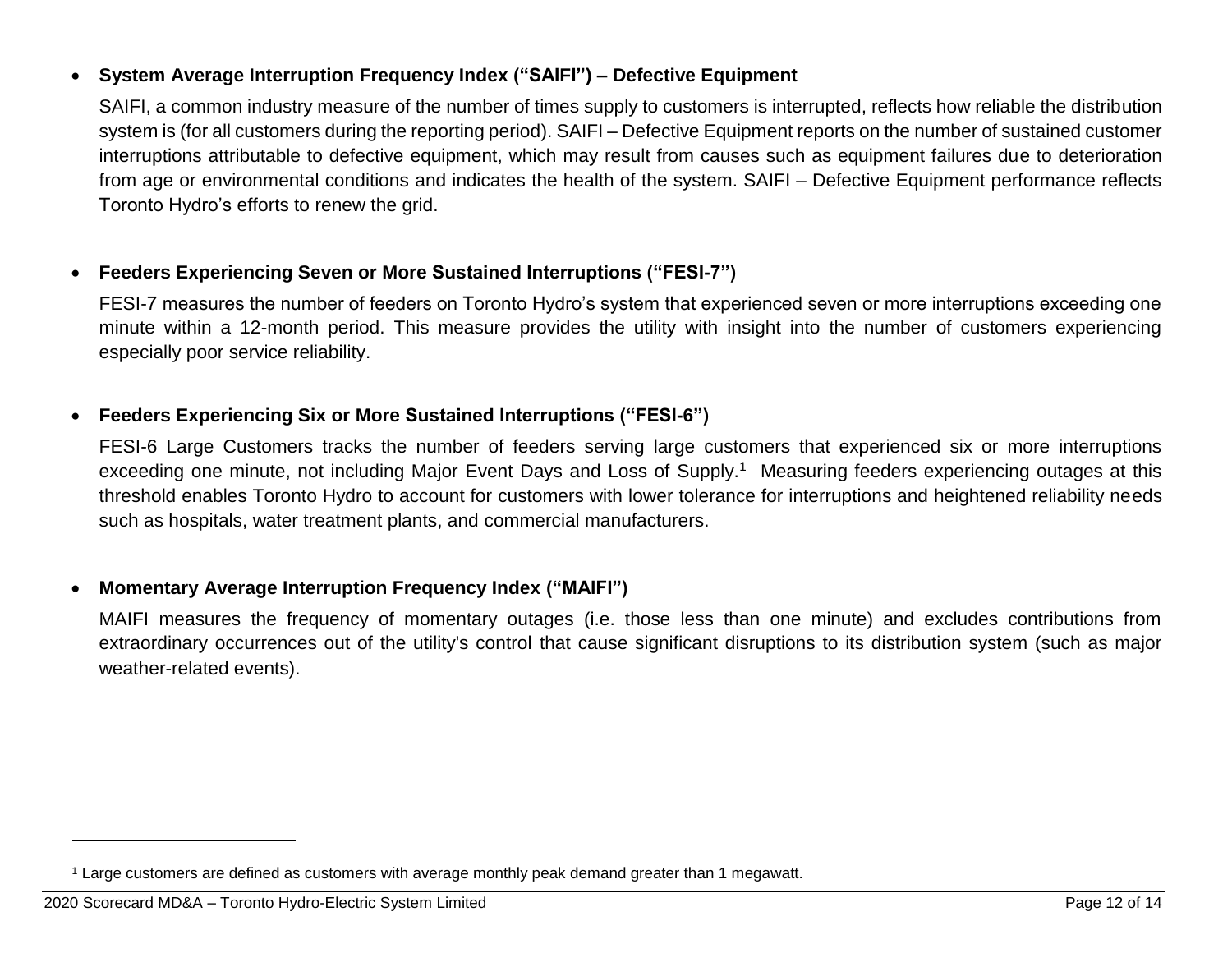### **Asset Management Measures**

### • **System Capacity**

The System Capacity measure tracks potential capacity constraints at the station level by measuring the ability of each station to connect at least one large customer. Focused on transformer stations that supply power to the City of Toronto, this measure considers a variety of factors that contribute to capacity concerns, including bus, transformer and feeder capacity and positions. If any of these factors create the inability to connect a large customer to a station, that particular station will be reported as part of this measure.

#### • **System Health (Asset Condition) – Wood Poles**

The System Health – Asset Condition (Wood Poles) measure reflects the health of wood poles by tracking the percentage of poles in HI4 condition (i.e. "material deterioration") and HI5 condition (i.e. "end of serviceable life"). Wood poles are critical assets and serve as an indication of overall distribution system health. These assets form a sizeable portion of the utility's assets and are instrumental in ensuring reliability and safety.

### • **Direct Buried Cable Replacements (Km)**

The Direct Buried Cable Replacement measure tracks the number of kilometres of direct buried cable remaining in the distribution system. Customers supplied by feeders containing direct buried cable are more likely to experience lengthy interruptions resulting from increased difficulty in locating and replacing faulty segments. This measure reflects Toronto Hydro's efforts to remove legacy assets from the grid that pose a reliability service risk to customers.

#### • **In-Service Additions**

Similar to the DSP Implementation Metrics on the Electricity Distributor Scorecard, this metric tracks the progress of Toronto Hydro's 2020-2024 Distribution System Plan. Expressed as a percentage to completion, it calculates the actual cumulative annual in-service additions relative to the total five‐year amount accepted by the OEB in the utility's last major rate application, the 2020- 2024 Custom IR Application.